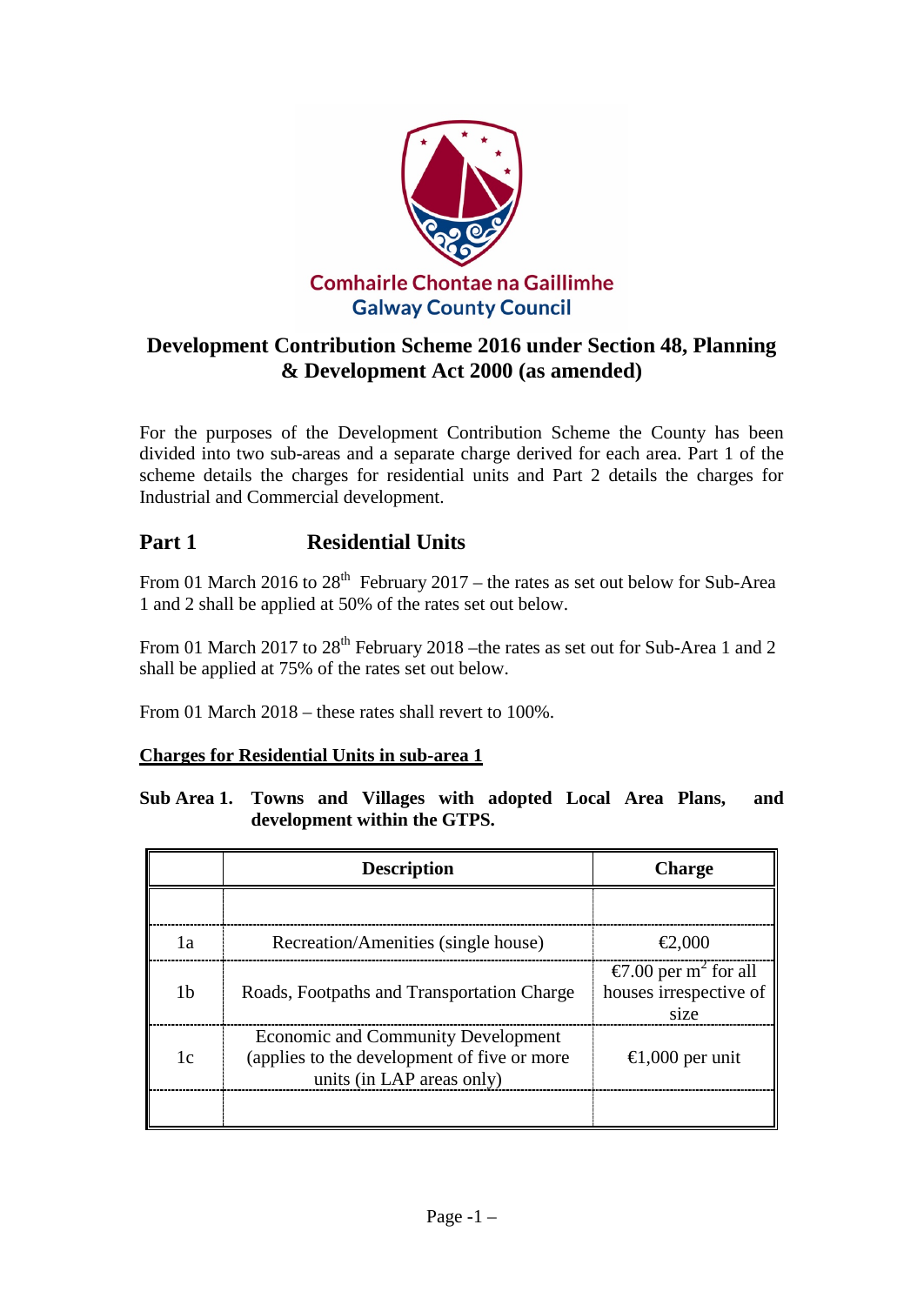Note 1: In the case of developments of 5 units or more in LAP areas, the Development contribution charge outlined under 1c will apply in addition to the charges as set out under 1a and 1b.

### **Charges for Residential Units in sub-area 2**

#### **Sub Area 2. All Other areas**

|                | <b>Description</b>                         | <b>Charge</b>                                                     |  |
|----------------|--------------------------------------------|-------------------------------------------------------------------|--|
|                |                                            |                                                                   |  |
| 2a             | Recreation/Amenities                       | $\bigoplus$ ,000                                                  |  |
| 2 <sub>b</sub> | Roads, Footpaths and Transportation Charge | €.00 per m <sup>2</sup> for all<br>houses irrespective of<br>size |  |

## **Part 2 Industrial / Commercial and other Development**

Developments contained in the following table will be subject to a development contribution based on floor area at the rate specified in the table. The various Industrial/Commercial uses have been grouped according to their likely impact on the amenities and roads infrastructure requirements of the communities in which they are located. The rate will vary for each of two sub areas identified in the earlier portion of the scheme namely:

**Sub Area 1:** Towns and Villages with adopted Local Area Plans and all development within the GTPS.

**Sub Area 2**: All other areas.

| <b>Industrial/Commercial and Other</b><br><b>Development</b> |                                                                                                                                                                                                                |                        |                        |
|--------------------------------------------------------------|----------------------------------------------------------------------------------------------------------------------------------------------------------------------------------------------------------------|------------------------|------------------------|
|                                                              |                                                                                                                                                                                                                | Sub Area 1             | Sub Area 2             |
| Group 1                                                      | Abattoir, Concrete<br>Asphalt<br>Plant,<br>Industry General, Waste Transfer<br>Station, Offices over 1,000 m2, Petrol<br><b>Station/Service Garage, Shops - Major</b><br>Sales Outlet, Fuel Depot, Scrap Yard. | €20 per sq.m           | $\bigoplus$ 3 per sq.m |
|                                                              | Group 2 Industry-light, Industry-special,<br><b>Science &amp; Technology Based</b><br><b>Enterprise, Warehousing, Retail</b><br>Warehousing.                                                                   | $\bigoplus$ 4 per sq.m | $\bigoplus$ 1 per sq.m |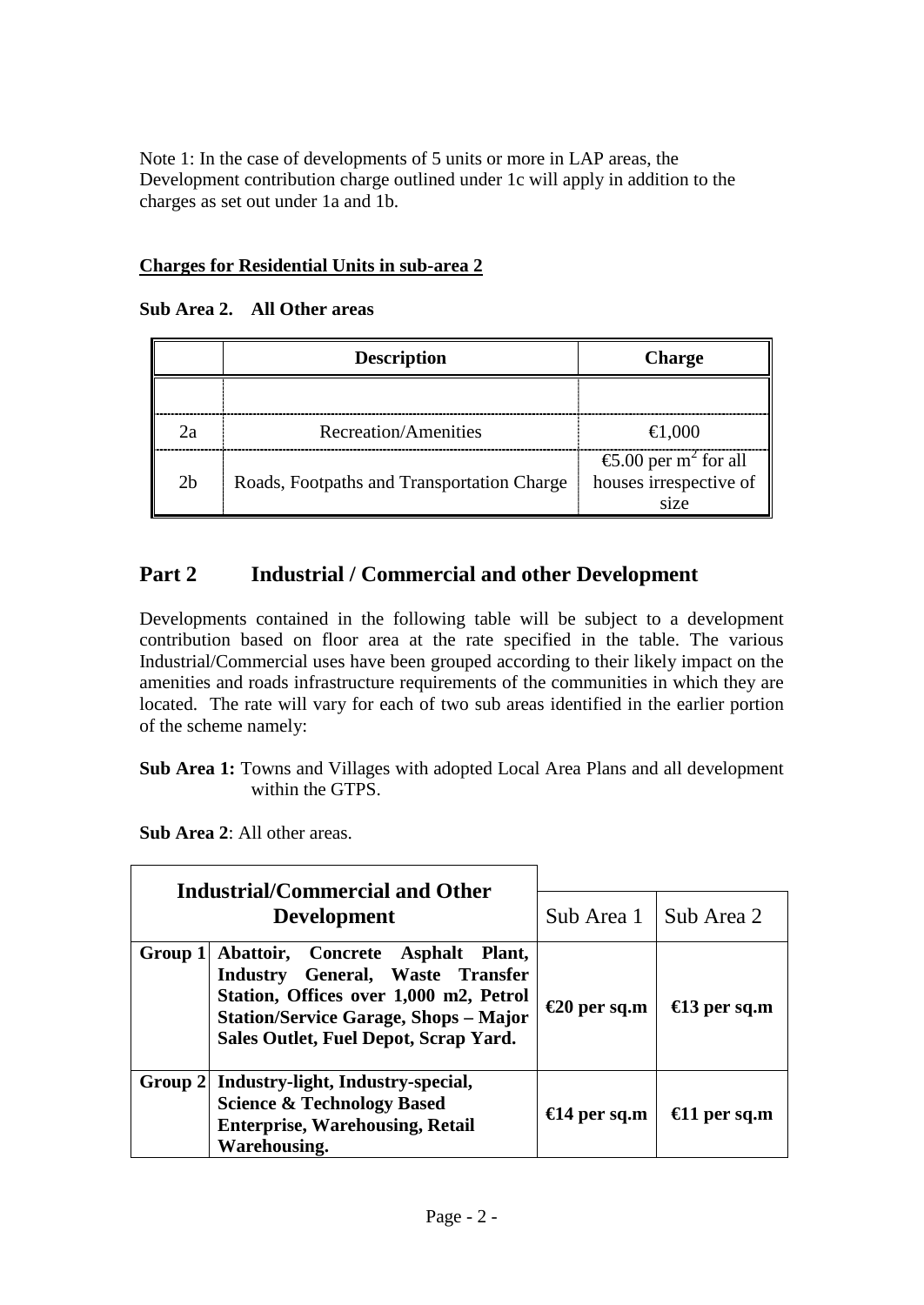| Group 3 Offices less than 1,000 m2, Local    |                        |                      |
|----------------------------------------------|------------------------|----------------------|
| <b>Neighbourhood Shop, Personal or</b>       |                        |                      |
| <b>Professional Services,</b>                |                        |                      |
| Restaurant/Café, Hotel, Public House         |                        |                      |
| <b>Nursing Homes/Residential facilities,</b> |                        |                      |
| Doctor, Dentist, Veterinary Surgery,         |                        |                      |
| <b>Funeral Home, Crèche/Childcare</b>        |                        |                      |
| facilities, Education, Enterprise            | $\triangle$ 2 per sq.m | $\bigoplus$ per sq.m |
| Centres, Tourism related activities,         |                        |                      |
| <b>Guest Accommodation, Home Based</b>       |                        |                      |
| <b>Economic Activities, Food based</b>       |                        |                      |
| industries, Recreational Buildings           |                        |                      |
| <b>Commercial, Recreational</b>              |                        |                      |
| <b>Facility/Sports Club, Rural Industry,</b> |                        |                      |
| Garden Centre, Small Abattoir*.              |                        |                      |

**\***Small Abattoirs shall be defined as "*below 50 tonnes throughput per week*" and assigned to Group 3. All other Abattoirs remain in Group 1.

All development not listed in the above table will be considered to be included in Group 2 above and will be subject to charges set down above. This provision does not include the following industries as detailed below, which will be charged as follows.

### **Waste landfill, Quarries and Gravel pits**

Quarries and Gravel pits to be levied at 10c per m3 to be extracted or  $\bigoplus$  7,000 per hectare, of extraction area, whichever is the greater.

Waste landfills will be subject to a  $\epsilon$ 5.00 per tonne of waste deposited. Deposition of inert materials shall not be subject to a levy.

Additional special contributions for waste/land fill; quarries and gravel pits may be applied under Section 48 of the Planning and Development Acts and shall be based on the following criteria:

- (i) The scale of the proposed development i.e. in the case of landfills the volume of material that it is proposed to deposit at the site or in the case of Quarries and Gravel Pits: the volume of material it is proposed to supply from and deliver to the site
- (ii) The condition of the road serving the development.
- (iii) The length of the road or roads from the development to the nearest Class 1 local roads which is in good condition.
- (iv) The cost of bringing the road or roads up to a standard necessary to facilitate the development and not cause an adverse impact on other road users.
- (v) The cost of traffic control measures.
- (vi) Buildings provided as part of a Waste Landfill/ Quarries and gravel pits development will be subject to the provisions of the general contribution scheme for applicable development.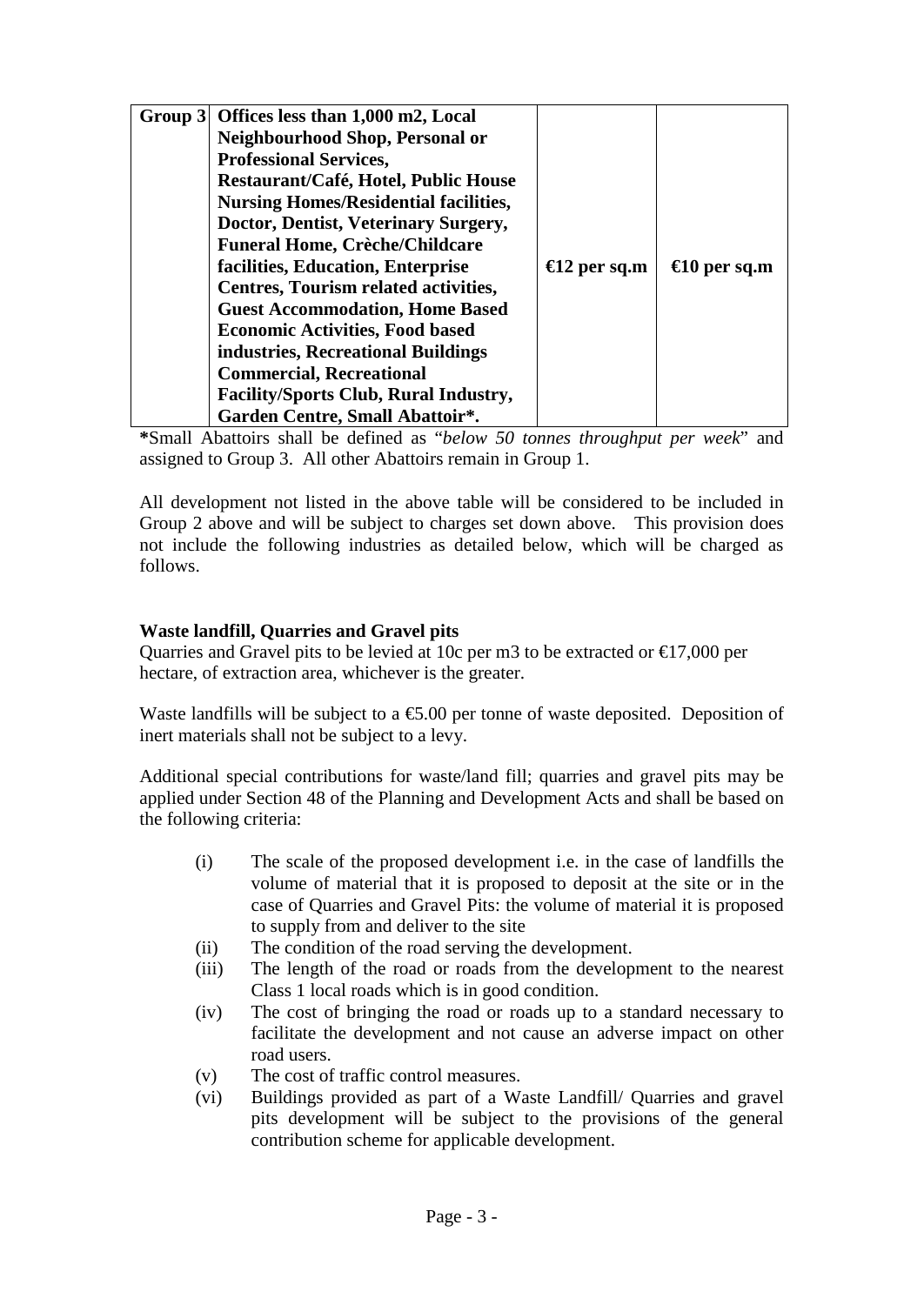### **Wind Farms**

A charge of  $\text{E}10,000$  per megawatt capacity shall apply.

A charge of €4,000 per megawatt capacity shall apply to community based/local wind farms

Wind turbines up to 0.5 megawatts are exempt of development contributions.

### **Telecommunication Masts**

A charge of  $\epsilon$ 20,000 shall apply for the first permission issued for the mast and an extra fee of  $\text{€10,000}$  shall be charged for each co-location on that mast.

# **Part 3 Additional Contributions**

**Athenry -** A contribution of  $\bigoplus$  per sq. metre towards the provision of the Outer Relief Road in Athenry shall be imposed for all new development within the Athenry LAP area.

**Oranmore** – A contribution of  $\epsilon$ 30,000 per 0.404 hectares (1 acre) or proportionate towards the provision recreation and amenity facilities and towards the Oranhill roads scheme shall be imposed on all new development within the Oranmore LAP area. Single houses/domestic extensions/town centre zoned developments shall be exempt.

**Bearna** – A contribution of  $\bigoplus$  per sq. metre for all development towards the provision of Community facilities and Amenities (single houses or replacement houses and domestic extensions shall be exempt)

### **Special Development Contributions**

A special development contribution may be imposed under Section 48 of the Act, where the council in the provision of a specific public infrastructure or facility incurs exceptional costs not covered by the general contribution scheme. Only developments that will benefit from the public infrastructure or facility in question will be liable to pay the special development contribution. Conditions imposing special contributions may be appealed to An Bord Pleanala.

### **Car parking**

Car parking shall be provided in accordance with the parking requirements set out in the County Development Plan/ Local Area Plan. A contribution of  $\in$  0.000 per space will be required for each space not provided as required by the Plan in areas subject to a Local Area Plan.

In other villages and areas, no additional charges for car parking spaces shall apply.

### **Part 4 Exemptions**

The Development Contributions Scheme shall exempt development from contributions where that development is classed as exempted from planning fees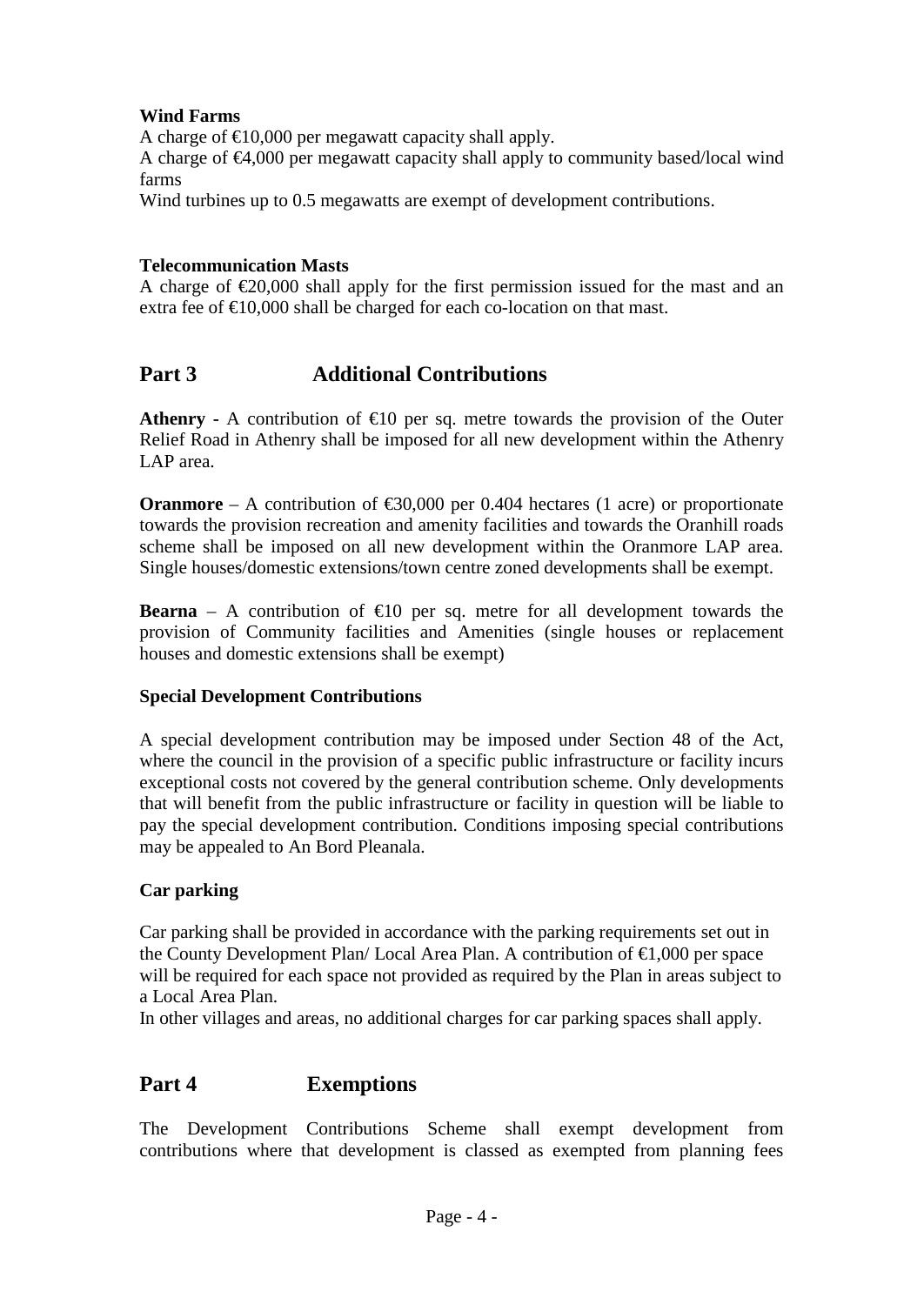under Section 157: Part 12 of the Planning and Development Regulations 2001 and as amended. Social and Voluntary Housing are included in the exempted classification.

House extensions and domestic garages/sheds shall be exempt from Development **Contributions** 

Where demolition and rebuilding of a new residential unit is proposed, a pro-rata charge shall be calculated whereby the percentage of floor area of the original habitable house relative to the new development shall be waived.

Derelict sites as listed on the Derelict Sites Register in need of regeneration shall be exempt from Development Contributions.

Vacant Sites as identified under the Urban Regeneration and Housing Act 2015 shall be subject to a 50% reduction in Development contributions payable.

Where a planning application consists of or comprises of development which, in the opinion of the Planning Authority, is development proposed to be carried out by or on behalf of voluntary organisations, and which in the opinion of the Planning Authority,

- (a) is designed or intended to be used for social, recreational, educational or religious purposes by the inhabitants of a locality, or by people of a particular group or religious denomination, and is not to be used mainly for profit or gain,
- (b) it is designed or intended to be used as a workshop, training facility, hostel or other accommodation for persons with disabilities and is not to be used mainly for profit or gain, or
- (c) is ancillary to development referred to in paragraph (a) or (b)
- (d) Public/Community Crèches
- (e) Community based Recreational Facility/Sports Club

A development contribution shall not be payable by such development.

(f) Where a planning application consists of or comprises the provision of houses, or development ancillary to such provision, which is proposed to be carried out by or on behalf of a body approved for the propose of Section 6 of the Housing (Miscellaneous Provisions) Act, 1992 (No. 18 of 1992) and is not to be used mainly for profit or gain, a development contribution shall not be payable in respect of any such development.

#### **Agricultural Development shall be exempt from Development Contributions**

For the purpose of this provision agriculture shall be defined to include horticulture, fruit growing, seed growing, dairy farming, the breeding and keeping of livestock (including any creature kept for the production of food, wool, skins or furs, or for the purpose of its use in the farming of land), the training of horses and the rearing of bloodstock, Equestrian farming, the use of land as grazing land, meadow land, osier land, market gardens and nursery grounds.

Agricultural structures listed in the Part 3, exempted development rural classes 6, 7, 8, 9, 11, 12, 13 and 14 of The Planning & Development Regulations, 2001 will be regarded as exempted from development contributions under this scheme.